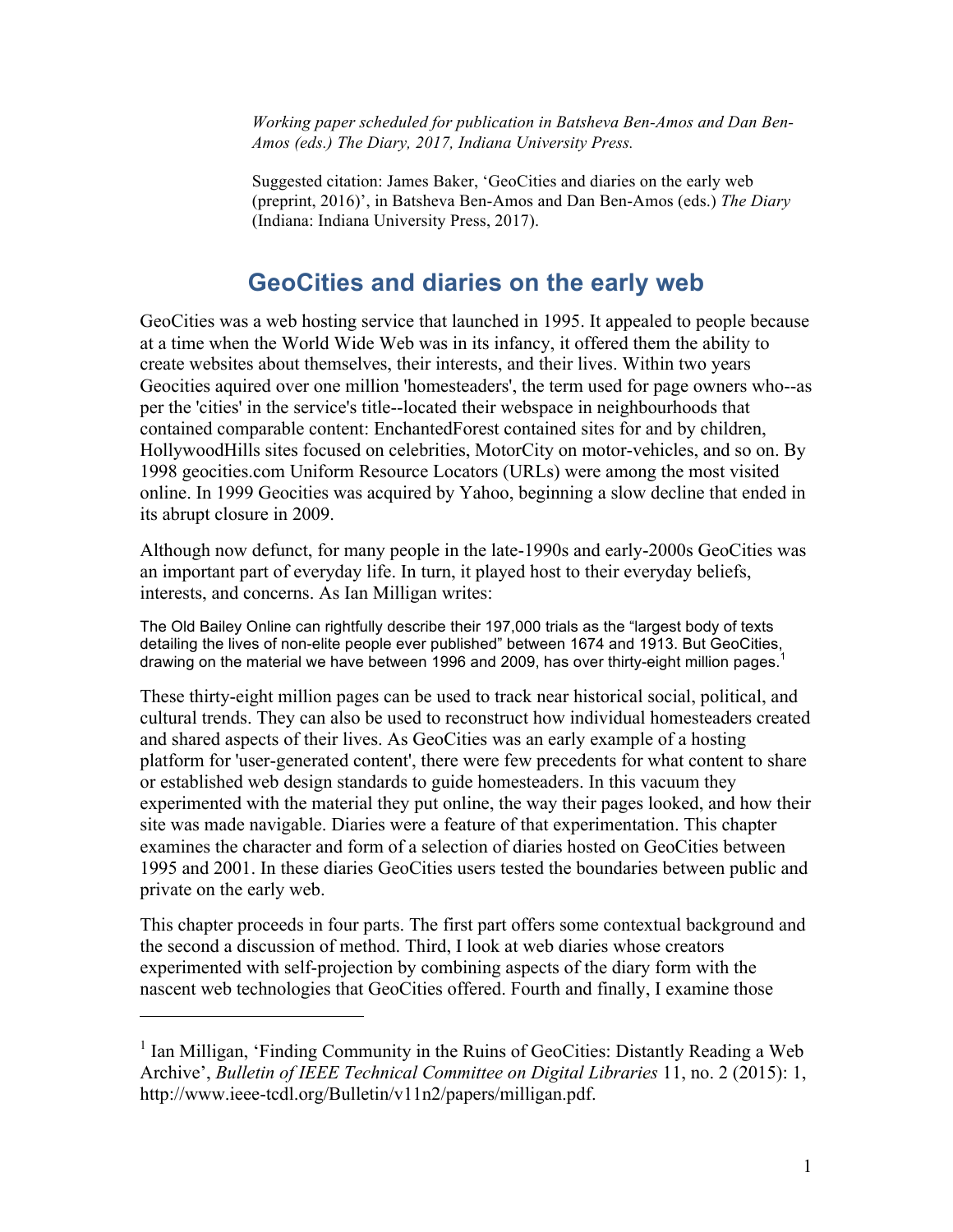GeoCities diaries that--in variety of ways--replicated private, paper-based diaries. This blend of experimental and conservative, and of public and private diary writing provides a valuable window into ways in which identities were negotiated and performed circa 1995-2001.

## **I Background**

It is not the purpose of this chapter to situate diary writing on GeoCities in the rich history of internet use, bulletin board systems, and the like. As the historian Adrian Johns has articulated, any serious attempt to do so must also consider the longitudinal intersections between early-internet users and other twentieth century techno-centric communities: home tapers, telephone phreaks, radio enthusiasts. <sup>2</sup> If we instead concentrate on near contemporary contexts, we observe that in 1993, shortly before GeoCities launched, Howard Rheingold's book *The virtual community: homesteading on the electronic frontier* established and popularised the notion that communities could exist online.<sup>3</sup> As Stephanie Schulte has argued, American film, television, and media referred to these internet and the web communities--terms that were then as now often erroneously conflated--as teenaged communities.<sup>4</sup> The role in turn of society and of instrumental policy was, Schulte continues, to harness those rebellious 'teens' to the benefit of capital. The reality was that web communities represented a much broader spectrum of society than their teenage stereotype. As Ian Milligan has argued, GeoCities was a crucial site of global, non-elite expression during the first decade after its inception. By borrowing Rheingold's 'homesteading' nomenclature GeoCities located the activities of users in everyday offline activity. And by emphasising the variety of topics users were interested in, contemporary publications on GeoCities underscored the everyday, mundane interests of its users: *Creating GeoCities Websites*, an official guide published in 1999, highlighted examples of GeoCities webpages that focused on--among other things--sport (117), family (129), baking (136), travel agencies (154), and Gillian Anderson  $(222)$ <sup>5</sup>

In short, GeoCities played an important role in shaping the web we know today. It was the first major web publishing platform that enabled users to put text, images, audio, and moving images online without having to learn HyperText Markup Language (HTML);

 $\overline{a}$ 

<sup>4</sup> Stephanie Ricker Schulte, *Cached Decoding the Internet in Global Popular Culture* (New York: New York University Press, 2013), http://public.eblib.com/choice/publicfullrecord.aspx?p=1168272.

<sup>5</sup> Ben Sawyer and Dave Greely, *Creating GeoCities Websites* (Cincinnati, Ohio: Muska & Lipman Pub., 1999).

<sup>2</sup> Adrian Johns, *Piracy: The Intellectual Property Wars from Gutenberg to Gates* (Chicago: University of Chicago Press, 2009).

<sup>3</sup> Howard Rheingold, *The Virtual Community: Homesteading on the Electronic Frontier* (Reading, Mass.: Addison-Wesley Pub. Co., 1993).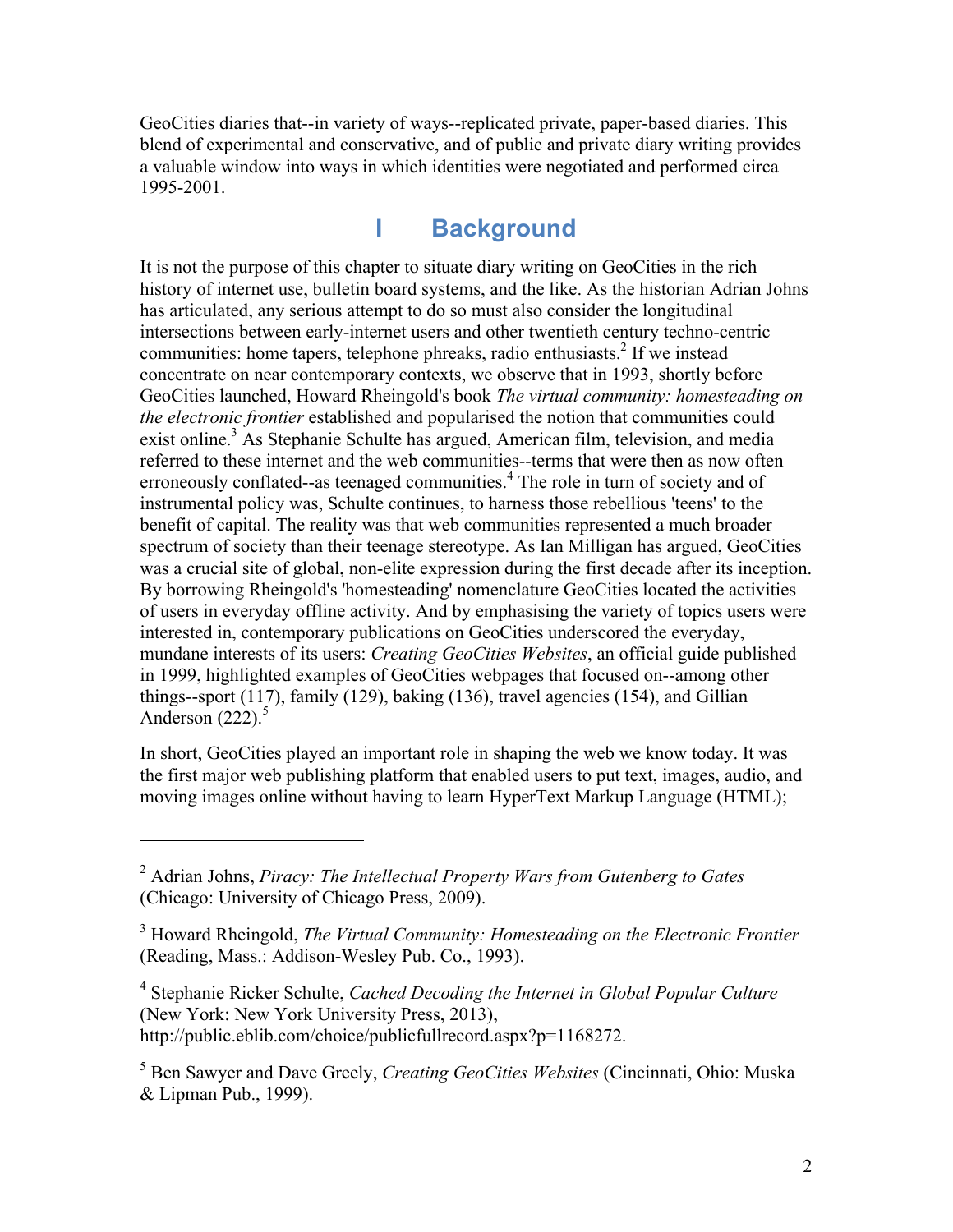though a familiarity with HTML gave users more control over the appearance of their pages. As the homesteaders on GeoCities were treading virgin ground they used the platform to explore the possibilities of web publishing. Now derided 'Under Construction' notices, blinking text, visitor counters, and musical accompaniments were features of that experimentation, signifiers of the complex transition taking place in society and culture away from publishing yoked to print and towards fluid, always provisional web publishing. As Stephen Wilson observed in his 1995 *World Wide Web Design Guide*: 'The Web transfers the main responsibility for deciding what should be on the Web from large institutions to individuals [...] Since the Web represents such an experiment in culture, the answers are not always clear-cut'. <sup>6</sup> One important aspect of this 'experiment in culture' was, according to Wilson, that the 'evolving culture of the Web [...] challenges old assumptions about relevance'.<sup>7</sup> The user-generated content on GeoCities was then at the heart of a challenge to assumptions about who controlled flows of information. Homesteaders's experiments with the diary form, both a private record and a mainstream publishing genre, provide a valuable window into the intersections between the web and everyday life circa 1995-2001.

#### **II Method**

The pages made by homesteaders are no longer accessible at their original URLs. To view these pages I used the GeoCities collection assembled by Archive Team in 2009. To find diaries within this collection, I queried the GeoCities seedlist derived from the collection and held by the Internet Archive.<sup>8</sup> This seedlist is an aggregated list of URLs from the 2009 geocities.com closure crawl. I used Unix shell tools to search for instances of the word 'diary' in the listed URLs and to sort the results by date.<sup>9</sup> Any diary not listed in English as a 'diary' in the URL seedlist was missed by this search method. Whilst this was not ideal, it had the advantage of isolating web diaries whose creators clearly had the diary form in mind: GeoCities users, after all, had control over the name of the URLs of their webpages. To view each page, I entered the URL into the Internet Archive Wayback Machine.<sup>10</sup> In some cases multiple captures of URLs captured on different dates were held in the archive. In these cases I used the capture closest to when the diary was posted online.

 $<sup>7</sup>$  Ibid.</sup>

 $\overline{a}$ 

<sup>8</sup> steve@archive.org, 'GeoCities Seedlist' (The Internet Archive, 11 August 2008), http://archive.org/details/webcrawl-geocities-seedlist.

<sup>9</sup> For an introduction to using the unix shell in historical research, see James Baker and Ian Milligan, 'Counting and Mining Research Data with Unix', *Programming Historian*, 20 September 2014, http://programminghistorian.org/lessons/research-data-with-unix.

 $10$  http://archive.org/web/

<sup>6</sup> Stephen Wilson, *World Wide Web Design Guide* (Indianapolis: Hayden Books, 1995), 22.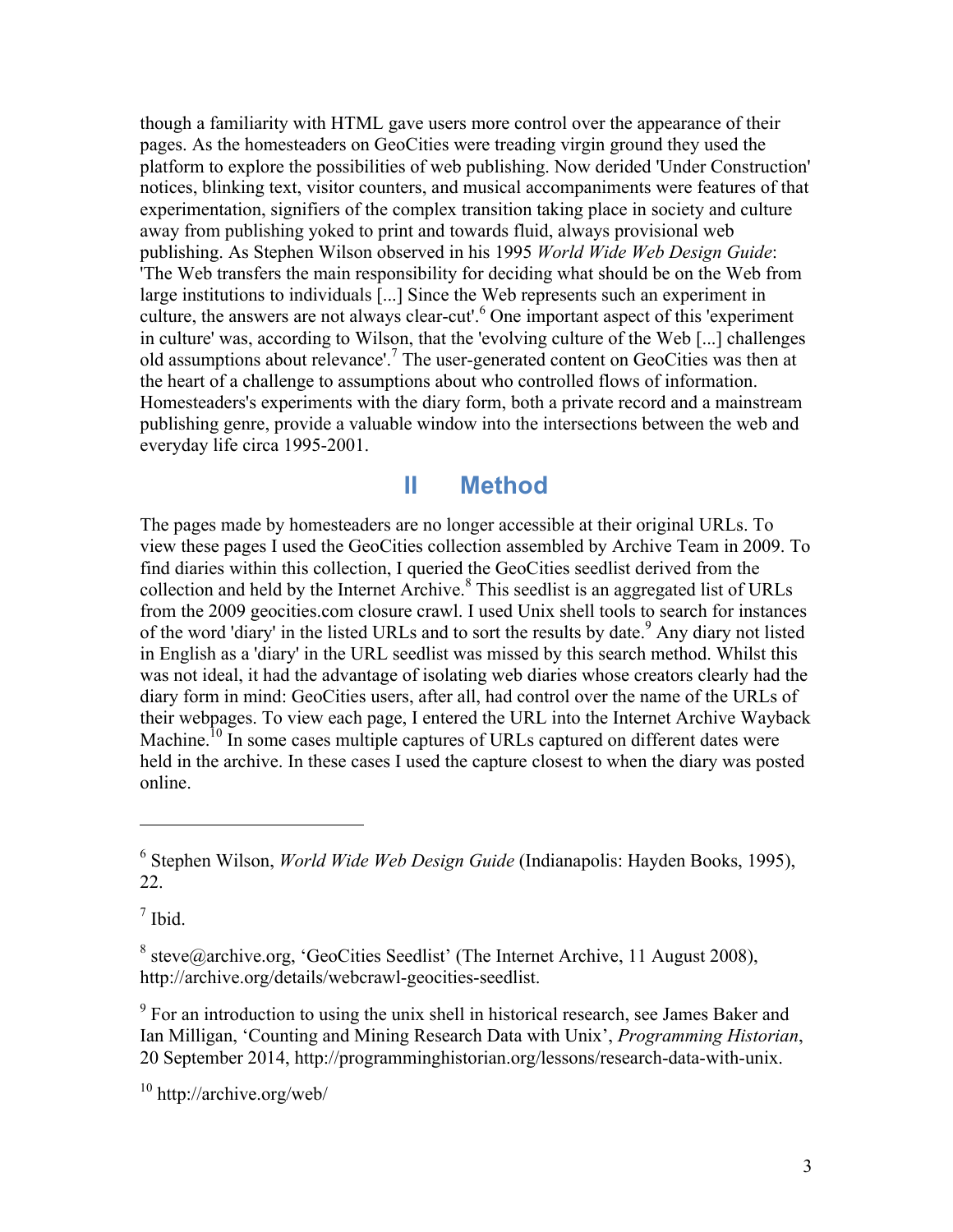Some of the diaries found by this method raise ethical issues. Today we routinely consider material published online as publications: websites are formally defined as such, for example, by UK non-print legal deposit legislation.<sup>11</sup> And yet whilst GeoCities websites were published online and have been archived as though they were published material, user-generated content created online before the rise of iterative algorithmic web search engines may well not have been intended as 'published'. To read any of the diaries this chapter discusses a contemporary web user would have had to either browse to the relevant pages via the hierarchical structures of Geocities neighbourhoods or navigate to them via a link in another page or sent to them in an email. An author of a web diary, therefore, could write in semi-private on the open web: their personal writing always available via a URL but likely only accessible to small, local, and intended readerships in possession of that URL. As Ian Milligan writes:

Users relied on each other to find content: from living next to each other in neighbourhoods, to linking to each other using Web rings. In an era before the widespread adoption of search engines, which often required explicit SEO [Search Engine Optimisation] techniques and effort to be part of, these were important.<sup>1</sup>

Contemporary literature on the Internet and the World Wide Web underscores the difference between social interactions with networked technology in the 1990s and today. Wilson's *World Wide Web design guide* includes the advice--now redundant--that if you are publishing online with the intention of reaching a small, local, and intended readership 'you should probably treat them [your webpages] as quasi-private and not announce these sites to the public in order to keep them out of the indexes'. <sup>13</sup> The workin-progress tenor of this advice chimes with Ed Krol's 1994 *The Whole Internet* which likens the Internet to a frontier territory wherein 'individualism is honoured and fostered' but like any frontier is also a place where the rules of individualism are shaped by interaction with novel terrain.<sup>14</sup> Sherry Turkel invoked this sense of uncertainty in her classic study *Life on Screen: Identity in the Age of the Internet*. Writing in 1995, Turkel writes on early-1990s internet use:

In the real-time communities of cyberspace, we are dwellers on the threshold between real and virtual, unsure of our footing, inventing ourselves as we go along.<sup>15</sup>

<sup>&</sup>lt;sup>11</sup> British Library, 'Non-Print Legal Deposit: FAQs', Text, accessed 27 June 2016, http://www.bl.uk/catalogues/search/non-print\_legal\_deposit.html.

 $12$  Milligan, 'Finding Community in the Ruins of GeoCities: Distantly Reading a Web Archive', 1.

<sup>13</sup> Stephen Wilson, *World Wide Web Design Guide*, 25.

<sup>&</sup>lt;sup>14</sup> Ed. Krol, *The Whole Internet: User's Guide and Catalog*, 2nd ed. . (Sebastopol, Calif: O'Reilly, 1994), 40.

<sup>&</sup>lt;sup>15</sup> Sherry Turkle, *Life on the Screen: Identity in the Age of the Internet* (New York: Simon & Schuster, 1995), 10.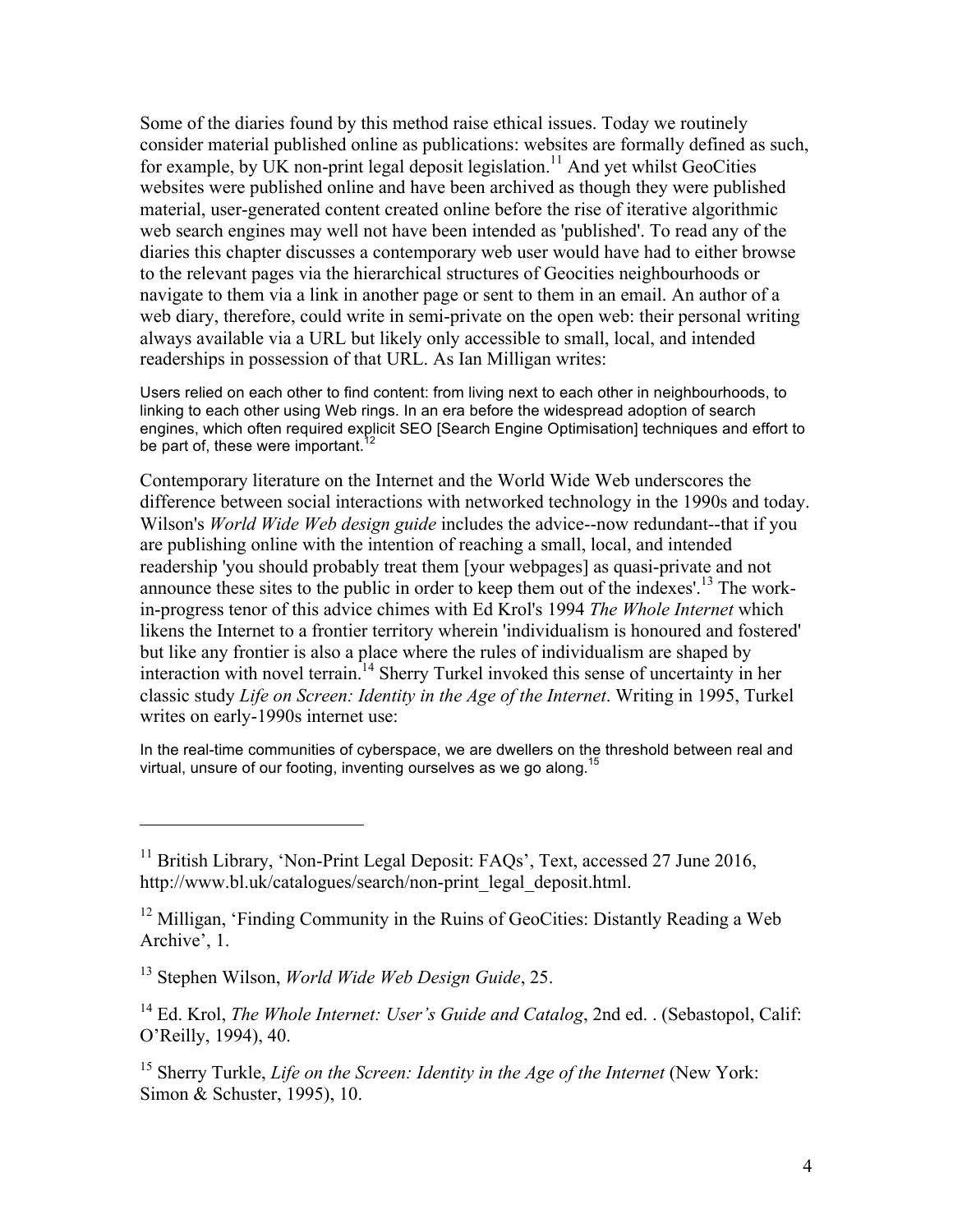The normalisation and certainty of internet use since Wilson, Krol, and Turkel were writing is visible in our changed use of language towards network technologies. As the historian Stephen Jones observes, the 'virtual', 'cyber', 'e' nomenclature common to 1990s commentaries on network technologies sound odd today. Language should then alert us to the negotiations with novelty that were taking place during this decade.<sup>16</sup>

In light of these observations, this chapter describes in detail only those Geocities diaries whose authors appear to have seen their diaries as part of the wider web: that is, those diaries that link often to other web pages, contain markers of community affiliation, and assume a wide readership. These pages I treat as publications. Those that do not contain these markers I treat as sensitive contemporary manuscripts. In turn I do not provide references to these pages and only describe them in the broadest terms. Following Sara Hodson I deem these web diaries to be 'an obvious red–flag category, since the diary is the ultimate in private writings, ostensibly intended for no eyes but those of the writer'. Private writings of this nature must be treated ethically, Hodson writes, as they 'contain frank statements and revelations about one's self and about other people.' Indeed it might be considered problematic that these diaries are available at all. As Hodson continues an archivist would ask whether any born-digital diaries 'held in an archival repository [should] be opened for research, even when people mentioned in them are still alive? Or should they be sealed for a reasonable period? If so, what constitutes a "reasonable period?"'.<sup>17</sup> In short, just because *we* lose privacy the moment we log on,18 and just because GeoCities archives exist, it does not follow that subsequent researchers have no ethical responsibilities towards early-web diaries.

# **III The Diaries of GeoCities: Experiments with projection**

Of course, *pace* Hodson, not all web diaries were 'intended for no eyes but those of the writer'. Indeed a number of Geocities diarists made conscious attempts to construct permanent and broadcasted records of moments in their lives. The diaries they created were a component of a wider public expression of self and functioned both as reports designed to be shared and as diaries constructed in the process of self-reflection and selffashioning.

<sup>16</sup> Steven E. (Steven Edward) Jones, *The Emergence of the Digital Humanities* (New York : Routledge, 2014).

<sup>&</sup>lt;sup>17</sup> Sara S. Hodson, 'Archives on the Web: Unlocking Collections While Safeguarding Privacy', *First Monday* 11, no. 8 (7 August 2006), http://firstmonday.org/ojs/index.php/fm/article/view/1389.

<sup>&</sup>lt;sup>18</sup> Angela M. Cirucci, 'Redefining Privacy and Anonymity through Social Networking Affordances', *First Monday* 20, no. 7 (26 June 2015), http://firstmonday.org/ojs/index.php/fm/article/view/5465.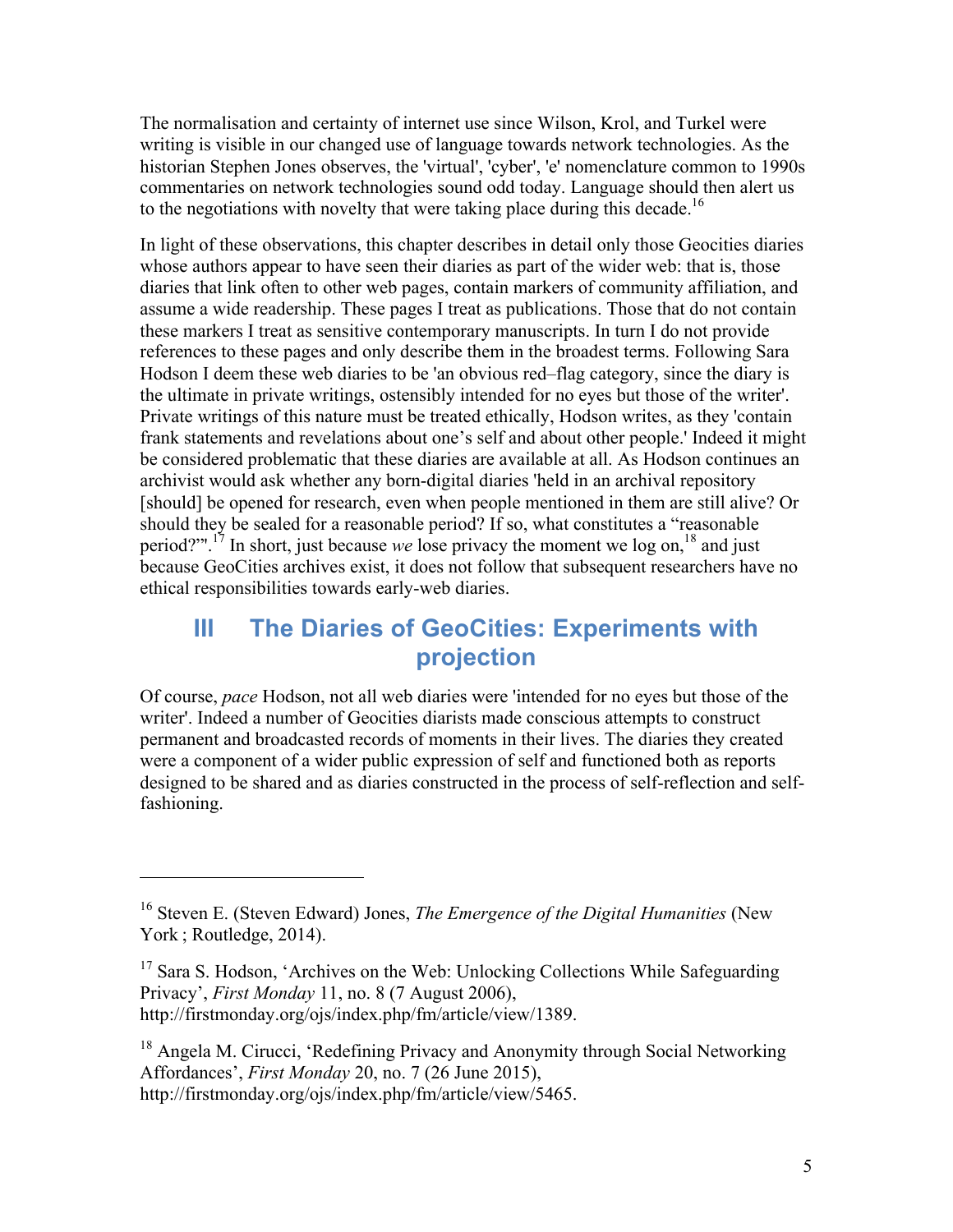Between 1998 and 2001 'Our Humble Abode!' was maintained by the Singaporean couple Jess and Su.19 The site was published in WestHollywood, the 'gay, lesbian, bisexual, and transgender' neighbourhood of Geocities. Here Jess and Su posted entries on their holidays, Starcraft habits, and 'Petz'. The use of flashing graphics, brightly decorated backgrounds, coloured text, gifs, and jarring shifts in page layout were playful and experimental. Within the site Jess and Su each had their own pages, and Jess used her pages to make seven diary entries, one each for 1998 and 1999 and four for 2000. The entries for 1998 and 1999 had similar layout and content: each background contained a block of colour bordered left and right with a single repeating image (a pair of unicorns and angels respectively) and the text in each described Jess and Su's relationship during the year. The narratives were punctuated by web mannerisms: sentences that trail off with or are joined by two or more full stops, repeated exclamation marks, and emotions bracketed by asterisks for exaggeration. The writing was largely honest and open and yet at the same time knowingly public: on the latter, for example, an individual Su was courting in 1998 is described in both the 1998 and 1999 entry as 'XX'. Elsewhere content ranged from the precise ('on the 1st of March 11.50pm, down at Brewwerks, while sipping raspberry beer, I wrote Su a postcard') to the vague ('It was months later that she confessed in being scared that night'). $^{20}$ 

The 2000 entries contained greater detail.<sup>21</sup> Two were headed with entry dates ('22nd Feb 2000' and '2nd March 2000') and two the dates they referred to ('Thoughts on June 2000' and '27th May 2000 (Sat)--4th June 2000 (Sun)'). These entires addressed specific events such as the start of the new millenium, a BBQ, Chinese New Year, watching the films *The Batchelor* and *The Duel*, Su moving rooms, and chicken pox. Together the entries show a maturing but nevertheless piecemeal engagement with diary writing as a form. Indeed, the diary form is used above all to frame experimentation with web publishing: how to colour and style entries, how to handle post publication edits--on a puzzle Jess and Su had failed to complete on 22 February Jess added the next day '(We just finished it on the 23rd Feb with frames and all.. it's now hanging at Su's living room. Just above her aquarium.)'--, how best to hyperlink to other pages on the site, and how to handle

<sup>19</sup> Jess and Su, 'Homepage', Geocities, *Our Humble Abode*, (2001), http://wayback.archive.org/web/20090805152153/http://geocities.com/WestHollywood/C lub/4652/tribute.htm.

<sup>20</sup> Jess, 'Diary 1998', Geocities, *Our Humble Abode*, (1998), http://wayback.archive.org/web/20090805152151/http://geocities.com/WestHollywood/C lub/4652/diary\_1998.htm; Jess, 'Diary 1999', Geocities, *Our Humble Abode*, (1999), http://wayback.archive.org/web/20090805152151/http://geocities.com/WestHollywood/C lub/4652/diary\_1999.htm.

<sup>21</sup> Jess, 'Diary 2000', Geocities, *Our Humble Abode*, (2000),

http://wayback.archive.org/web/20091021124747/http://geocities.com/WestHollywood/C lub/4652/diary2000.htm; Jess, 'Thoughts', Geocities, *Our Humble Abode*, (2000), http://wayback.archive.org/web/20091021064445/http://geocities.com/WestHollywood/C lub/4652/thoughts.htm.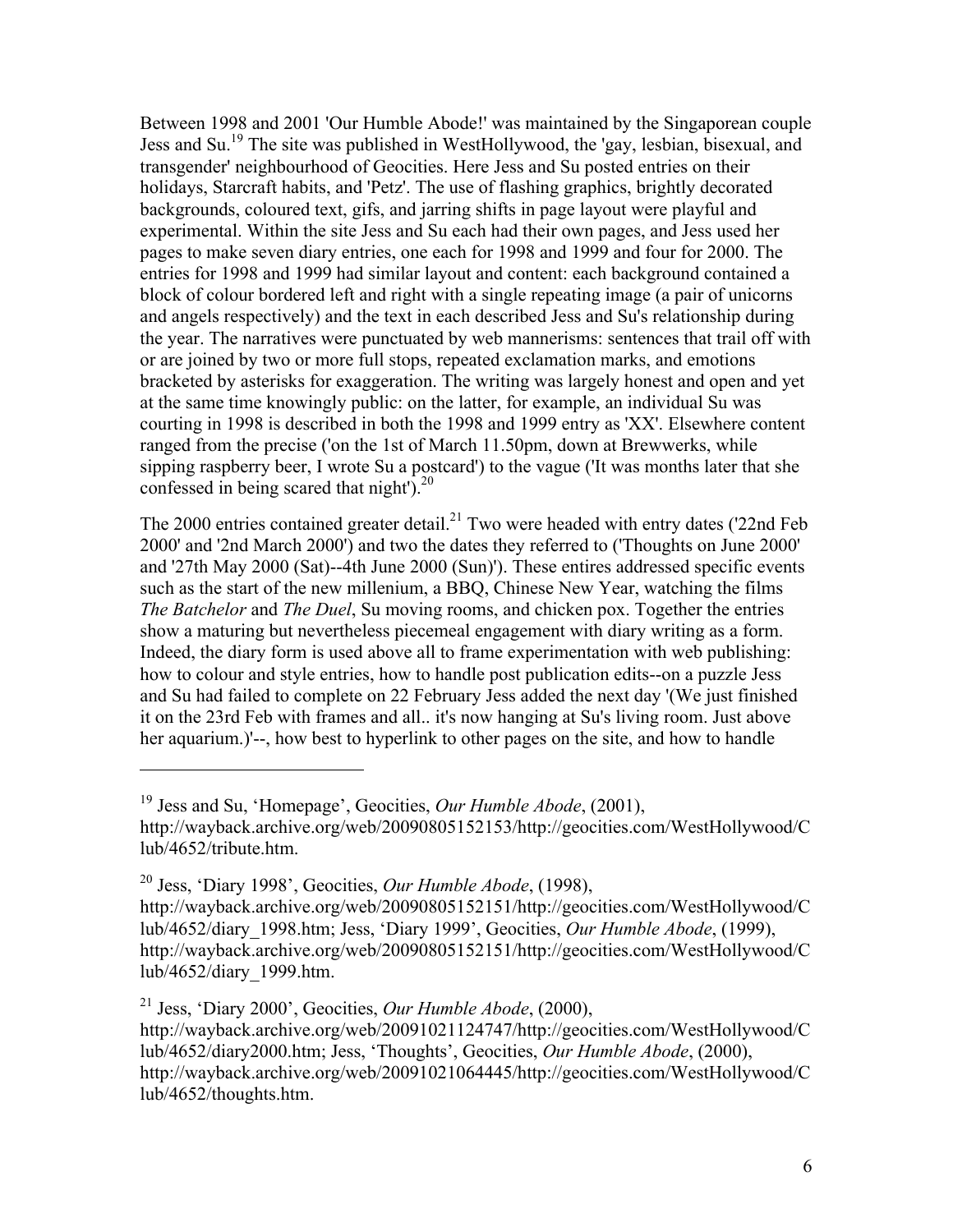community responses to their writing. On the latter Jess used sidebars to reflect on comments she had received. She published alongside one entry:

Or you simply can't stand Lovey Dovey Couples?!! Hee hee.. well, people have commented that we are too sticky at times.. Maybe... Hmm.. Hope we don't end up like this gif thou.. =P

Like Jess, William Connolley used the diary form to frame his experimentation with web publishing. 'Williams Word of Werrets' combined biography and recommended reading with content aimed at his extended family.<sup>22</sup> As William wrote on the site's front page in 1999: 'Family folk should look in the family directory. Others can look there too, but 1000 photos of our newborn are unlikely to interest strangers...'. There is then a clear sense here both that there were 'strangers' who might look at the pages and that semipublic spaces could be crafted on GeoCities. An example of the latter were William's diary entries. Created between 1998 and 1999 each summarised and reflected on a period of time. The August 1998 post comprised eleven photographs and seven paragraphs, four dedicated to single topics--beekeeping, garden flowers, his 10 month old son, and a visit to London respectively--and three to a mountineering club trip (in keeping with the site's location in the Yosemite district of Geocities, an area for outdoor recreation enthusiasts).<sup>23</sup> The September 1998 diary entry, entitled 'Miscellaneous nice pictures from the holiday...' merely captioned pictures taken at his holiday home and in Carpentras and Vaison-la-Romaine, in so doing inverting the relationship between word and image, and distancing the entry from established diary forms.<sup>24</sup>

In 'Pipers World', Vicky Herman used a diary to narrate the life of a dog between 1996 and  $1999$ <sup>25</sup> Each short entry was 'written' by a Shih Tzu dog called Piper. These are formulaic homages to the diary form, reinforced by the use of a ring notepad graphic to frame the prose and a dog bone motif to divide each entry. In January 1999 Piper wrote

<sup>22</sup> William Connolley, 'Homepage', Geocities, *Williams World of Werrets*, (1999), http://wayback.archive.org/web/19990221011039/http://www.geocities.com/Yosemite/32 06/.

<sup>23</sup> William Connolley, 'Diary: August 1998', Geocities, *Williams World of Werrets*, (August 1998),

http://wayback.archive.org/web/20091027050221/http://geocities.com/Yosemite/3206/di ary/1998-aug-1/.

<sup>24</sup> William Connolley, 'Diary: September 1998', Geocities, *Williams World of Werrets*, (September 1998),

http://wayback.archive.org/web/20091027050219/http://geocities.com/Yosemite/3206/di ary/1998-09/.

<sup>25</sup> Vicky Herman, 'Welcome to Piper's (Shih Tzu) Dog House', Geocities, *Piper's World*, (1998),

http://wayback.archive.org/web/19990202130103/http://www.geocities.com/Heartland/H ills/7649/.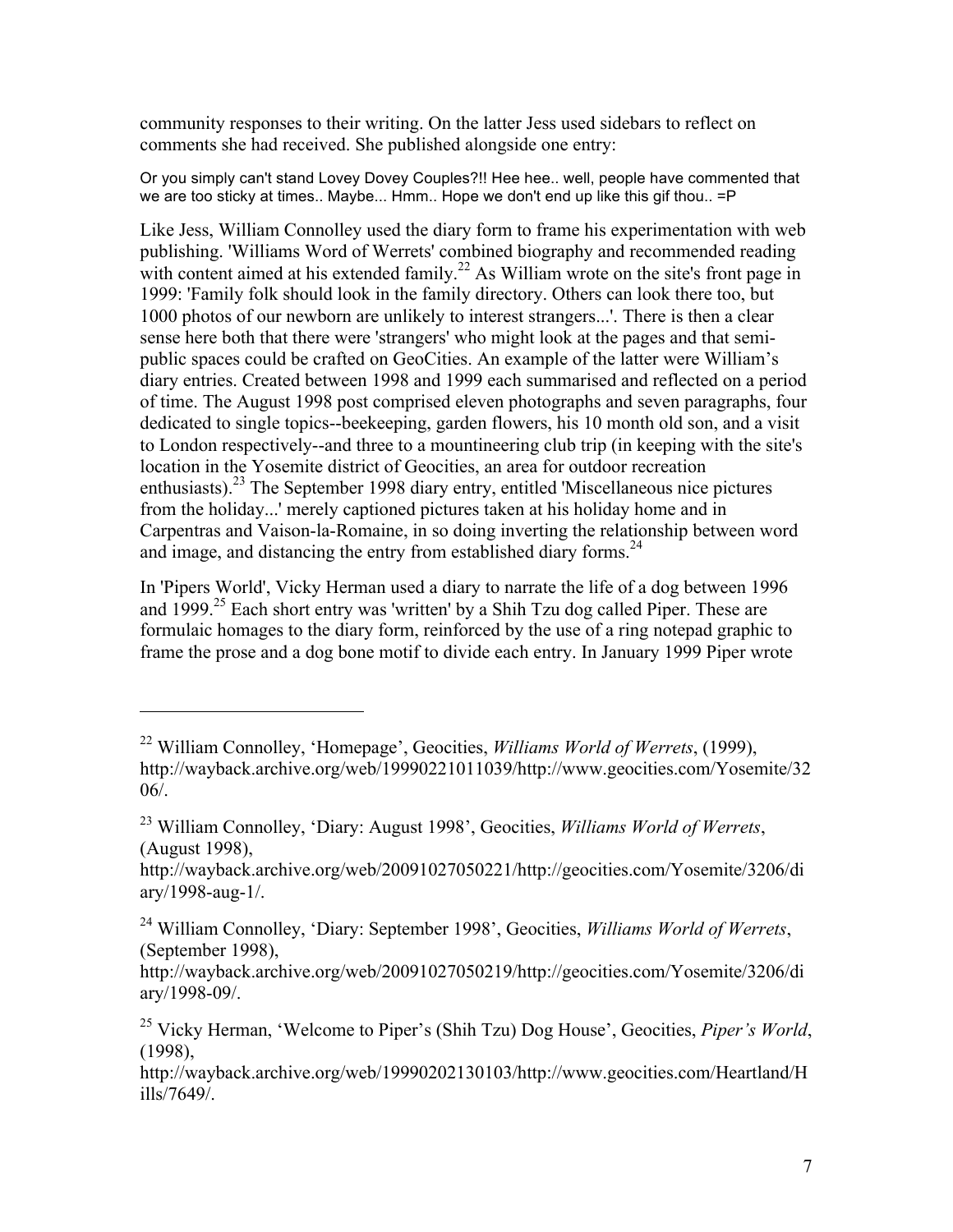about his birthday ('Birthday months are always so much fun!') and his relationships with 'Mommy' and 'Daddy', telling us--in the tone of an unloved child--that:

The only thing good that did happen is that Mommy has been working from home much more that she ever did before [...] It much harder to be at home by myself all day.<sup>26</sup>

This mix of excitement, curiosity, and uncertainty played out through the rest of the entries: in April Piper discussed a new car ('I love riding my new truck!'), in May a trip to see 'Mommy's roommate from college and her husband' ('They also had 3 cats! I was outnumbered but I held my own'), and in June and July his illness ('So, Mommy decides that I need to go to the Vet. I tried to talk her out of it but, would she listen? Of course not. No one listens to me. Who am I, but the dog?'). $27$ 

Of course for all its fictive framing, 'Pipers World'--much like 'Our Humble Abode!' and 'Williams Word of Werrets'--was an experimental projection of the self: Vicky diarised landmarks in her life--buying a car, visiting friends, her dog getting sick--through the medium of both her dog and web publishing, externalising in fictional form an internal anthropomophisation of Piper's life. It is telling that she twice interjected when Piper's narrative voice was deemed unable to communicate adequately. On the first occasion, May 1998, she relayed to her readers the experience of looking after three dogs for a week. 'Mommy's perspective of that week' described how Vicky 'went completely insane' keeping the dogs still, dealing with their attention, and administering their medicine.<sup>28</sup> On the second occasion, June 1999, 'Mommy's Note' briefly noted that Vicky had bought a pill crusher to give Piper his medicine and that it had worked 'like a charm!'.<sup>29</sup> Both interjections breached of the fourth wall to address dog owners, indicating an expected readership of fellow dog owners for Piper's world and its anthropomorphised genre.

'Babyz Parade' played with fantasy in a similar manner. The site was situated in the children-focused EnchantedForest district of GeoCities. It contained a diary that recorded the activities of the children Shelbi and Andy from the perspective of a parent. At the top of the page Cynthia, the author, described the motivations for and intentions of the diary entires:

I've always wanted to have a place where I could record the growth/life of my two little angels. Shelbi and Andy. A place where I could record their lives...and what better place to have it, but right here at Babyz Parade where you can read it yourself! The Babyz Diary is updated often, so

 $\overline{a}$ 

<sup>28</sup> Herman, 'Welcome to Piper's (Shih Tzu) Dog House'.

<sup>29</sup> Vicky Herman, 'Piper's Diary: 1998', Geocities, *Piper's World*, (1998), http://wayback.archive.org/web/20091020194804/http://geocities.com/Heartland/Hills/76 49/diary\_1998.html.

<sup>26</sup> Vicky Herman, 'Piper's Diary: 1999', Geocities, *Piper's World*, (1999), http://wayback.archive.org/web/20091020080943/http:/geocities.com/Heartland/Hills/76 49/diary.html.

 $27$  Ibid.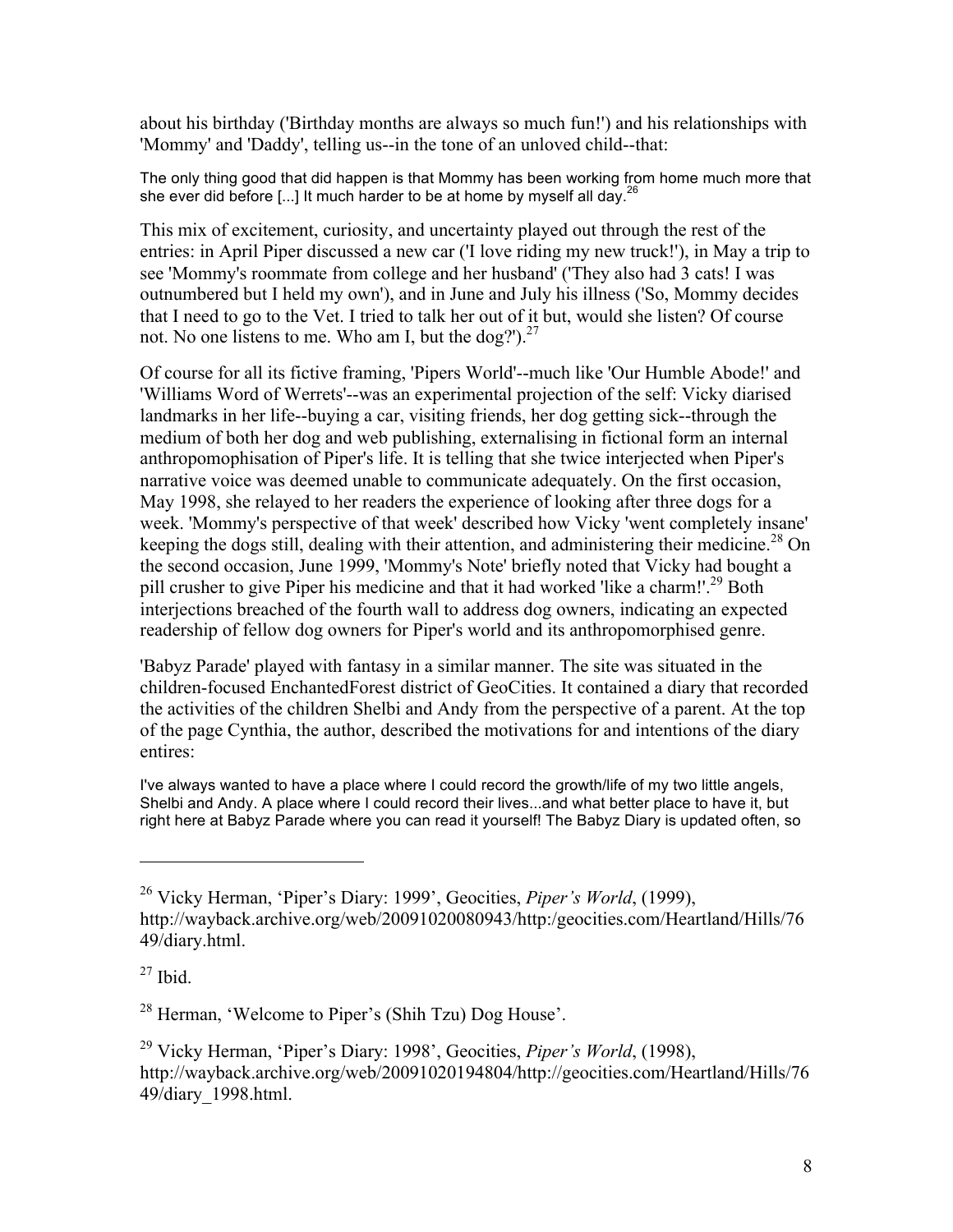check back if you want to know what my Babyz are up to! Please enjoy the always exciting adventures of Shelbi & Andy.<sup>30</sup>

Recording and sharing, both tropes of the diary form, are thus front and centre. The entry for 3 January 2000 described Andy's cold and Shelbi learning to count. By the 8 January 2000 entry, Andy has recovered from his cold and stands up for the first time. However Shelbi and Andy were not real people. Rather both were characters in the baby training videogame *Babyz* (1999) and the diary, therefore, written as an extension of the videogame experience. Cynthia uses the diary form to give this fictional narrative authenticity and a situateness in real world--that is, non-media mediated--experience. The authenticity trick is convincing and would only have been revealed as a conceit--at least for those outside of the *Babyz* community or unaware of the videogame--by the descriptions of keyboard commands and the availability of new downloadable content that Cynthia wove into the prose. In an echo then to 'Pipers World', this experimentation with the diarised projection of self breached the fourth wall to address a peer community, an expected readship interested in webpages that delivered content through the diary form.

# **IV The Diaries of GeoCities: Dear Diary**

Homesteaders also used GeoCities to publish diaries whose format and style replicated entries in paper diaries. Their diaries underscore the varied ways in which GeoCities users negotiated the intersections between web publishing and diary writing.

Andrew France published twenty-six pages of diary entries to GeoCities between 26 August 1997 and 7 May 1998, the period during which he studied at Regent Bible College, a private evangelical postgraduate university in Vancouver, Canada. The pages were posted at approximately five to seven day intervals in 1997 and at greater intervals in 1998. Each page covered events and reflections since the previous page. Until early-November 1997, temporal subheadings were used to divide pages into individual entries. It is unclear if these entries were written and posted individually or all together. Whilst the header 'An awesome week.....' on the 3-9 October 1997 page indicates that the entries were considered as a coherent whole, the Monday entry on the 10-16 October 1997 page began 'As I write this it is 12.07 am on Tuesday morning', suggesting that some entries were certainly written as events occurred. Located in The Tropics neighbourhood, an area dedicated to travel, the first entry described Andrew's journey from Australia to begin his studies. The diary begins then as a travel journal connected to if not steeped in a literary genre that has its roots in James Boswell's *The Journal of a Tour to the Hebrides with Samuel Johnson, LL.D.* (1785).<sup>31</sup> From the 7-15 November 1997 page onwards, pages diverged from this form and were written together as reflections rather than accounts.

<sup>30</sup> Cynthia, 'The Babyz Diary', Geocities, *Babyz Parade*, (2000),

http://wayback.archive.org/web/20091020070050/http://geocities.com/EnchantedForest/ Cottage/1997/babyzdiary.htm.

<sup>31</sup> James Boswell, *Journal of a Tour to the Hebrides with Samuel Johnson, LL. D., 1773* (London, 1773).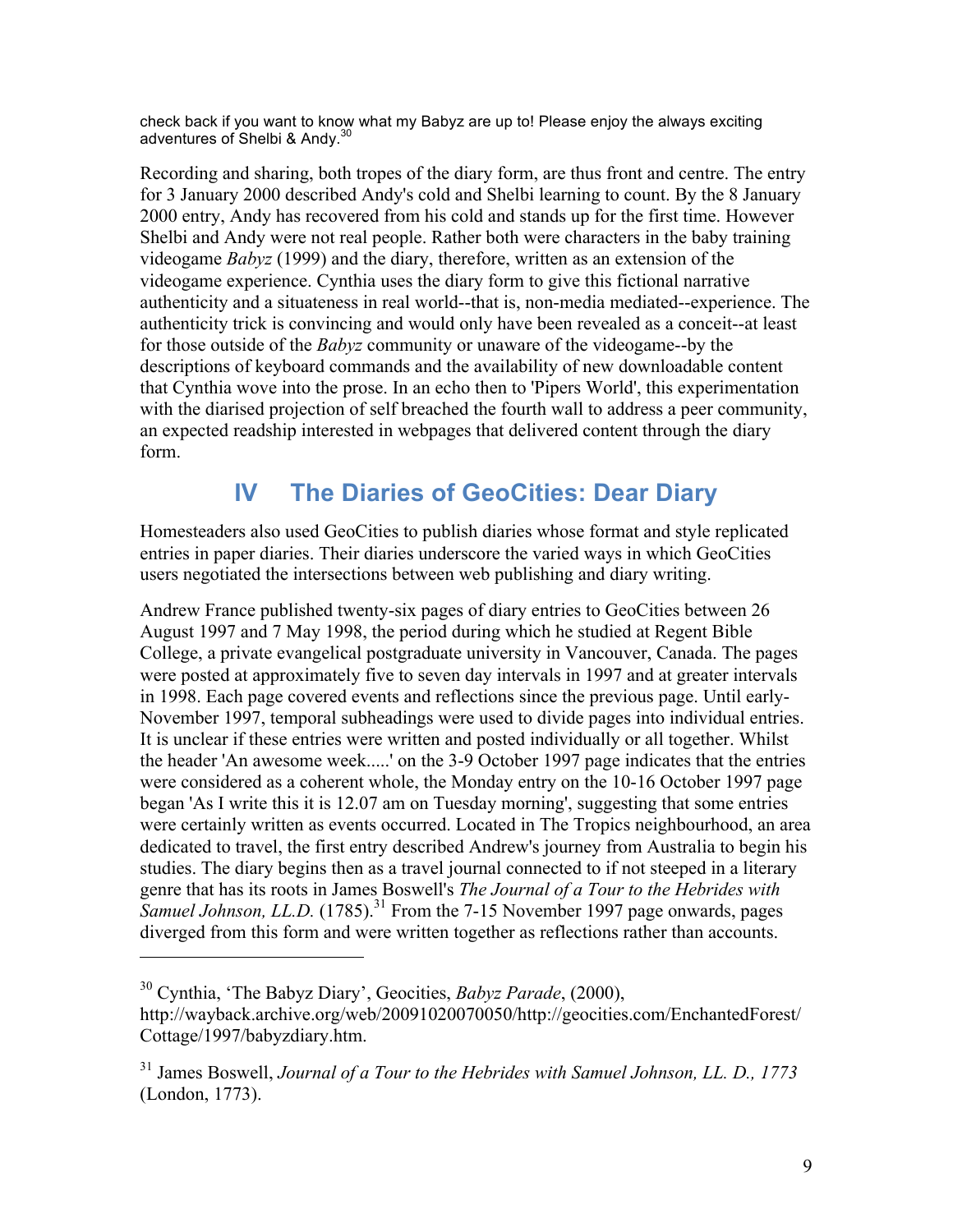Indeed by late-1997, the author's commitment to diary writing had clearly wavered. As Andrew wrote at the start of the 23-29 November 1997 page:

Here are a few key events and thoughts from this week. I was going to stop doing my entries, but I have been encouraged by a few people that have said they have been encouraged by reading my reflections. Please feel free to use anything that I include in here if it is of use. Please also feel free to tell me if you think I am full of it. $3$ 

By the 1-14 February 1998 page Andrew had, by his own admission, become 'slacker and slacker with getting my diary entries onto the net'.<sup>33</sup>

Andrew's diary covered many topics: spirituality, the differences he observed between Canadian and Australian culture, snowboarding, the weather, study, and when Andrew got up and went to sleep. It was written informally and used multiple full stops to trail out of thoughts and into others. The pages were interspersed with images and links to other webpages, such as essays Andrew wrote. Different coloured backgrounds and text were used to distinguish between pages. Occasional typographic errors indicate that the diary entries were written quickly and that entries were not routinely reviewed prior to publication. And his readers noticed this. The header to the 14-18 September 1997 page read 'I have received a number of comments regarding my spelling. If it was perfect you would doubt whether it was me writing the diary......'.<sup>34</sup> Such interactions reveal Andrew negotiating the fluidity of diary writing on a web publishing platform like GeoCities. In so doing he used the diary to acknowledge family and friends in Australia who had written to him ('Thanks for the letter and the photo Deb....') and to encourage them to call him ('I have been disappointed that more of you have not been using the voice mail. It only costs you a local call and you can talk until you get cut off... 1-2 minutes... and it is easier than writing a letter and I get to hear your voice').<sup>35</sup> We see then that Andrew's web

 $\overline{a}$ 

<sup>33</sup> Andrew France, 'February 1st - February 14th', Geocities, *Francey*, (February 1998), http://wayback.archive.org/web/20010503113410/http://www.geocities.com/TheTropics/ Cabana/1516/diary22.html.

<sup>34</sup> Andrew France, 'September 14th - September 18th', Geocities, *Francey*, (1997), http://wayback.archive.org/web/20010529032309/http://www.geocities.com/TheTropics/ Cabana/1516/diary4.html.

<sup>35</sup> Andrew France, 'September 22nd - September 27th', Geocities, *Francey*, (September 1997),

http://wayback.archive.org/web/20010529221236/http://www.geocities.com/TheTropics/ Cabana/1516/diary6.html; Andrew France, 'January 24th - January 31st', Geocities, *Francey*, (1998),

http://wayback.archive.org/web/20010503060938/http://www.geocities.com/TheTropics/ Cabana/1516/diary21.html.

<sup>32</sup> Andrew France, 'November 23rd - November 29th', Geocities, *Francey*, (November 1997),

http://wayback.archive.org/web/20010524025214/http://www.geocities.com/TheTropics/ Cabana/1516/diary16.html.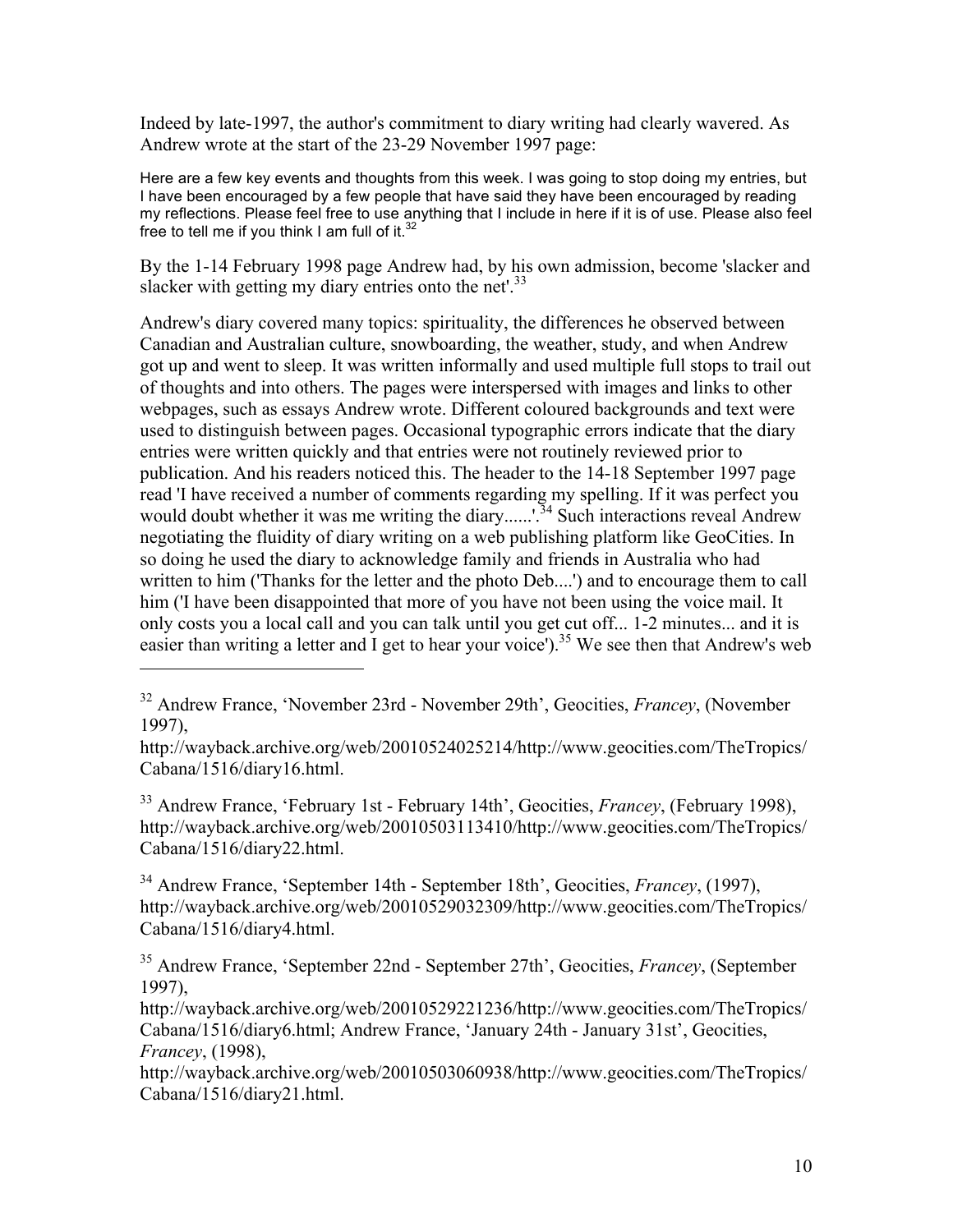diary did not replace the use of letters, emails, and telephone conversations to stay in touch with distant friends and family. Rather, it added another communication channel wrapped up in a form of personal writing that would have been familiar to his readers.

Not all GeoCities diaries covered long periods of time. 'Neil's 1998 Eurovision Diary'- subtitled 'A Dream Coming True...'--used the diary form to describe on a single webpage events that took place over three days: Friday 8 May to Sunday 10 May 1998.<sup>36</sup> On this page Neil Mathur, a sixteen year old male from London, described the visit he and his mother took to Birmingham to watch the Eurovision Song Contest final. After remarking on his longstanding interest in the competition, Neil--writing after the event--recounted his experience. On the Friday he travelled to Birmingham, explored the city, met with his 'internet' friends, and went to the contest's dress rehearsal. On the Saturday afternoon Neil and his friends met a contestant at their hotel and in the evening went to the contest. On the Sunday, Neil met some contestants, said farewell to his friends, and travelled home. The entries focus on how he felt ('my stomach was beyond control. I kept thinking I was in a dream!!', 9 May 1998), what he and other people wore ('After nearly a month of deciding, it was down to a pair of black trousers, with a black under-shirt, and a yellow shirt. To go with that, some really shiny black boots!!', 8 May 1998), and the personalities of the people he met ('I met Anders Berglund (the Swedish conductor) in the shopping centre. He was a lovely man.', 10 May 1998). Like other GeoCities diaries we have seen, Neil's use of language and syntax are indicative of the informality and expressiveness possible to both personal writing and web publishing: sentences end with multiple exclamation and question marks, emphases are capitalised in bold ('My first impression of the set was--"WOW!!"', 8 May 1998; 'I WAS SOOOOOOOOOOOOOO HAPPY!!!!', 9 May 1998), and thoughts trial into and are connected by strings of full stops ('I'll admit, I had a tear in my eye when Chiara sang, it made me think....... And of course one of the biggest cheers went to Imaani', 9 May 1998). The diary here is then both formal and informal, both conservative and exploratory, both yoked to traditional publishing forms and embracing of online mannerisms.

This interplay between form is shared by surviving entries of 'My SeeD Diary' written by Leslie between 21 February 2001 and 7 March 2001.<sup>37</sup> Organised under dated headings, Leslie described her friends, art, and interest in Japanese culture. Drawing on the diary form, the entries were personal. They record events, feelings, and reflections: a friend being given a new CD, finding education boring, her progress learning Japanese. The language and syntax of these entries are again informal, littered with trailing full stops ('I'm sick.....again', 21 February 2001), capitalisation ('WHY CAN'T I TAKE THIS?!', 27

<sup>36</sup> Neil Mather, 'Neil's 1998 Eurovision Diary', Geocities, *Neil and Paul's Eurovision Euphoria*, (May 1998),

http://wayback.archive.org/web/20001004195356/http://www.geocities.com/~eurosong/1998/diary98.htm.

<sup>37</sup> Leslie, 'My SeeD Diary', Geocities, *Miang of Solaris*, (2001), http://wayback.archive.org/web/20021202081239/http://www.geocities.com/miang\_of\_s olaris\_1999/diary.html.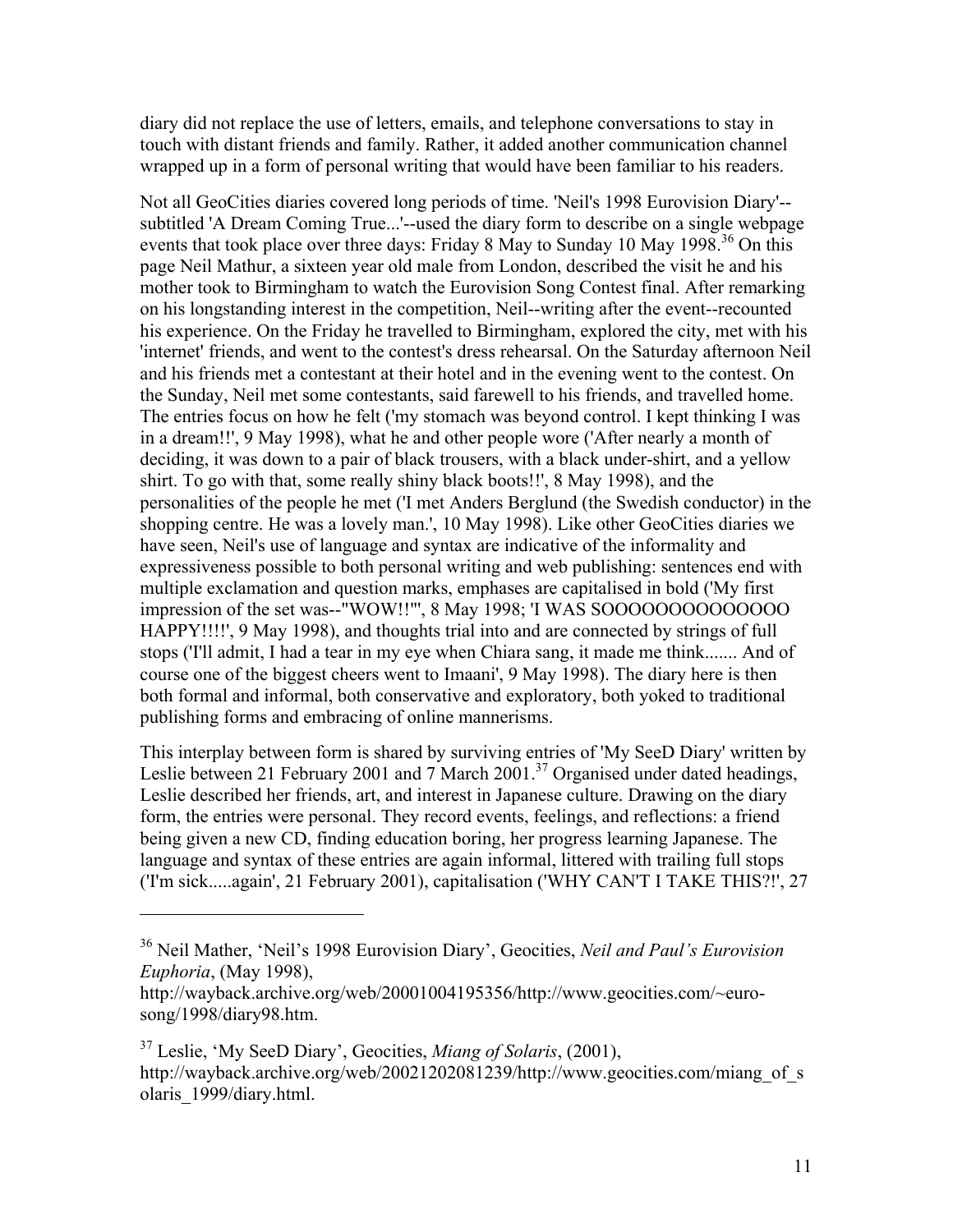February 2001), and conversation-cum-onomatopoeic word forms ('(yawn)', 21 February 2001, 'It's...it's.......it's.........AHHH!!!', 27 February 2001, '(sigh)', 21, 22, and 27 February 2001). And yet informal and personal as Leslie's entries were, they were intended to be public, 'this is my boring page about me and my life', Leslie noted in the header, '....bla bla bla......yaaawn.... Oh well....read on if you want!'.

Other diaries published on GeoCities had smaller, quasi-private audiences in mind. One diary by a teenager published in the WestHollywood neighbourhood, the area dedicated to LGBTQ sites, intimately described feelings of gender dysphoria, efforts to hide an exploration of trans identity from family and friends, and depression. A later diarist used GeoCities to describe in the third-person an act of cross-dressing, what the diarist did during that period, and how people reacted to them. The diary included photographs and linked to both a 'CrossDress WebRing' and a TV/CD/TS/TG Directory hosted on GeoCities. By publishing their diaries as GeoCities pages these two diarists were experimenting with writing about their lives in public, and yet as they chose to locate their diaries within hierarchical web communities they anticipated that only a restricted public would have access to their writing. The use of these semi-priviate web diaries in this way was not, however, restricted to individuals who identified with subcultures. A diary published over six months in the Research Triangle neighbourhood (an areas for sites on research and technology), covered the life of a businessman living in German. With the exception of one entry, the diary described mundane matters: living arrangements, sports, career progression. The exceptional entry elaborated on the latter, and was outspoken about both the failure of individuals and his employer to deliver a project on time and how he was treated as a result. As both the individual and their employer are identifiable from previous entries, the entry is a striking example of a homesteader testing the boundaries of what could or could not be said online and in turn how the organisation of the early web shaped and constrained the content of web diaries.

#### **Conclusion**

Writing in 1998, social psychologists Katelyn McKenna and John Bargh reported that individuals with concealable-marginalised identities (such as those associated with homosexuality, drugs, and spanking/bondage) saw the World Wide Web as important because it offered opportunities to 'demarginalise' their identities that were otherwise rare.<sup>38</sup> The LGBTQ diaries this chapter has described appear to support McKenna and Bargh's findings. Nevertheless, it is clear that between 1995 and 2001 diarists from outside these groups who published to the early-web also valued community orientated web platforms as venues in which to experiment with projections of the self. In these venues informal language coexisted with established time-based framing devices, formulaic recollections and reflections were interspersed with revisions to entries and notes on reader responses, and fantasy was used to frame the sharing of real life activities that were in some cases only known about online and in other cases web based extensions

<sup>&</sup>lt;sup>38</sup> Katelyn Y. A. McKenna and John A. Bargh, 'Coming out in the Age of the Internet: Identity "demarginalization" through Virtual Group Participation', *Journal of Personality and Social Psychology* 75, no. 3 (1998): 681–94, doi:10.1037/0022-3514.75.3.681.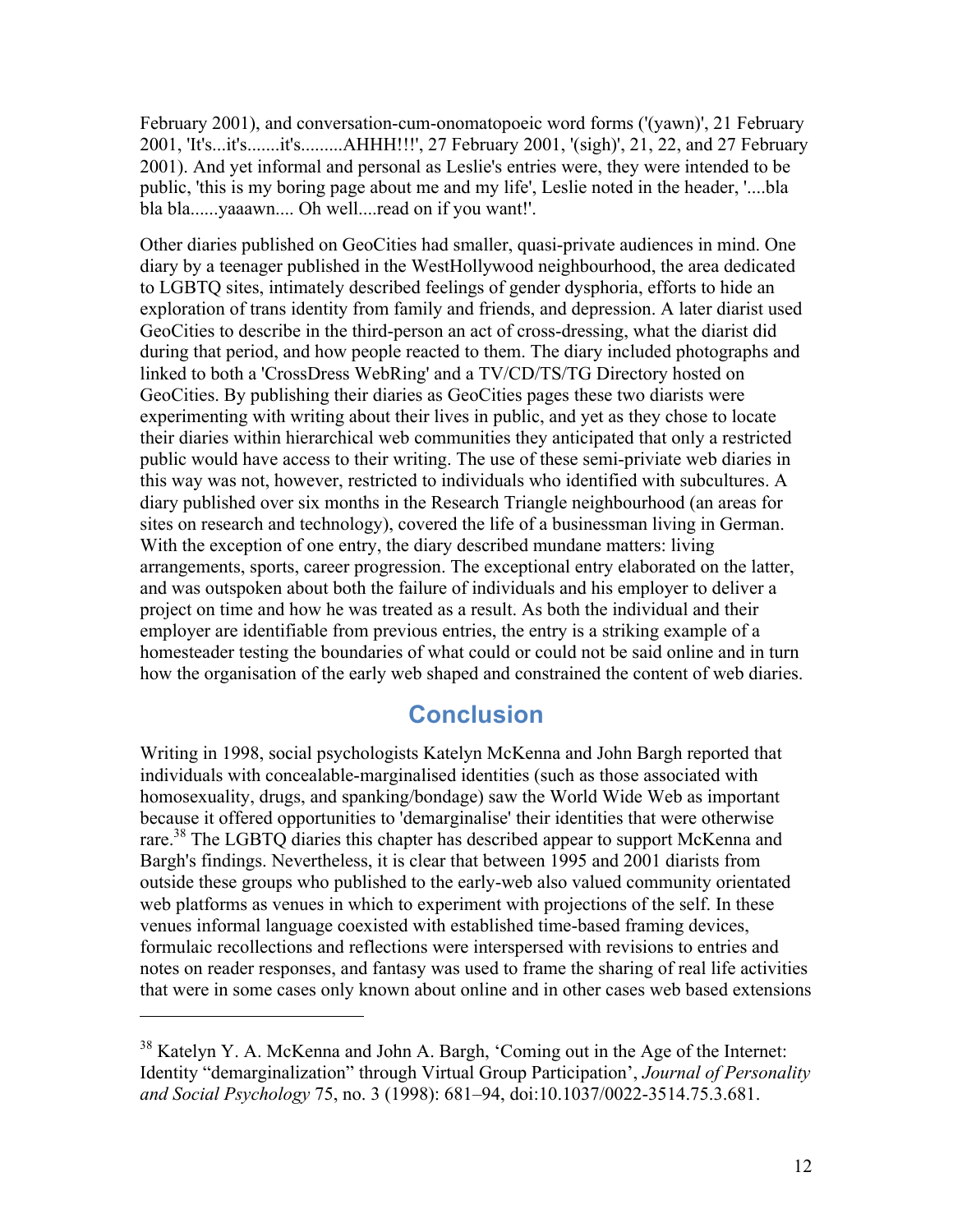of everyday life. The remnants of GeoCities offer, therefore, fascinating insights into diary writing in the mid- to late- 1990s. They offer the opportunity to better understand how people were changing the diary form in light of the availability of new and untested web technologies, the elements of that form that endured during this period of rapid communicative change, and the value to individuals of semi-private web publication venues in the era before the emergence of the iterative algorithmic web search engine. This chapter only scratches the surface of these complex and significant near contemporary shifts to how we presented and constructed ourselves. More work is needed both to grapple with the richness and volume of the material available, and to situate that material within the wider social, cultural, and technological contexts in which early web diaries were written.

## **Bibliography**

- Archive Team. 'GeoCities'. *Archive Team*, 27 September 2015.
	- http://www.archiveteam.org/index.php?title=GeoCities.
- Krol, Ed. *The Whole Internet: User's Guide and Catalog*. 2nd ed. . Sebastopol, Calif: O'Reilly, 1994.
- Fletcher, Dan. 'Internet Atrocity! GeoCities' Demise Erases Web History'. *Time*, 9 November 2009. http://content.time.com/time/business/article/0,8599,1936645,00.html.
- Hodson, Sara S. 'Archives on the Web: Unlocking Collections While Safeguarding Privacy'. *First Monday* 11, no. 8 (7 August 2006).

http://firstmonday.org/ojs/index.php/fm/article/view/1389.

- Johns, Adrian. *Piracy: The Intellectual Property Wars from Gutenberg to Gates*. Chicago: University of Chicago Press, 2009.
- Joinson, Adam N. *Understanding the Psychology of Internet Behaviour: Virtual Worlds, Real Lives*. Basingstoke: Palgrave Macmillan, 2003.
- Jones, Steven E. (Steven Edward). *The Emergence of the Digital Humanities*. New York ; Routledge, 2014.
- Logie, John. 'Homestead Acts: Rhetoric and Property in the American West, and on the World Wide Web'. *Rhetoric Society Quarterly* 32, no. 3 (1 June 2002): 33–59. doi:10.1080/02773940209391233.
- Markham, Annette, and Elizabeth Buchanan. 'Ethical Decision-Making and Internet Research'. Association of Internet Researchers, 2012. http://www.aoir.org/reports/ethics2.pdf.
- McKenna, Katelyn Y. A., and John A. Bargh. 'Coming out in the Age of the Internet: Identity "demarginalization" through Virtual Group Participation'. *Journal of Personality and Social Psychology* 75, no. 3 (1998): 681–94. doi:10.1037/0022-3514.75.3.681.
- Milligan, Ian. 'Automated Downloading with Wget'. *Programming Historian*, 27 June 2012. http://programminghistorian.org/lessons/automated-downloading-with-wget.
- ———. 'Finding Community in the Ruins of GeoCities: Distantly Reading a Web Archive'. *Bulletin of IEEE Technical Committee on Digital Libraries* 11, no. 2 (2015). http://www.ieee-tcdl.org/Bulletin/v11n2/papers/milligan.pdf.
- ———. 'Mining the "Internet Graveyard": Rethinking the Historians' Toolkit'. *Journal of the Canadian Historical Association* 23, no. 2 (2012): 21. doi:10.7202/1015788ar.